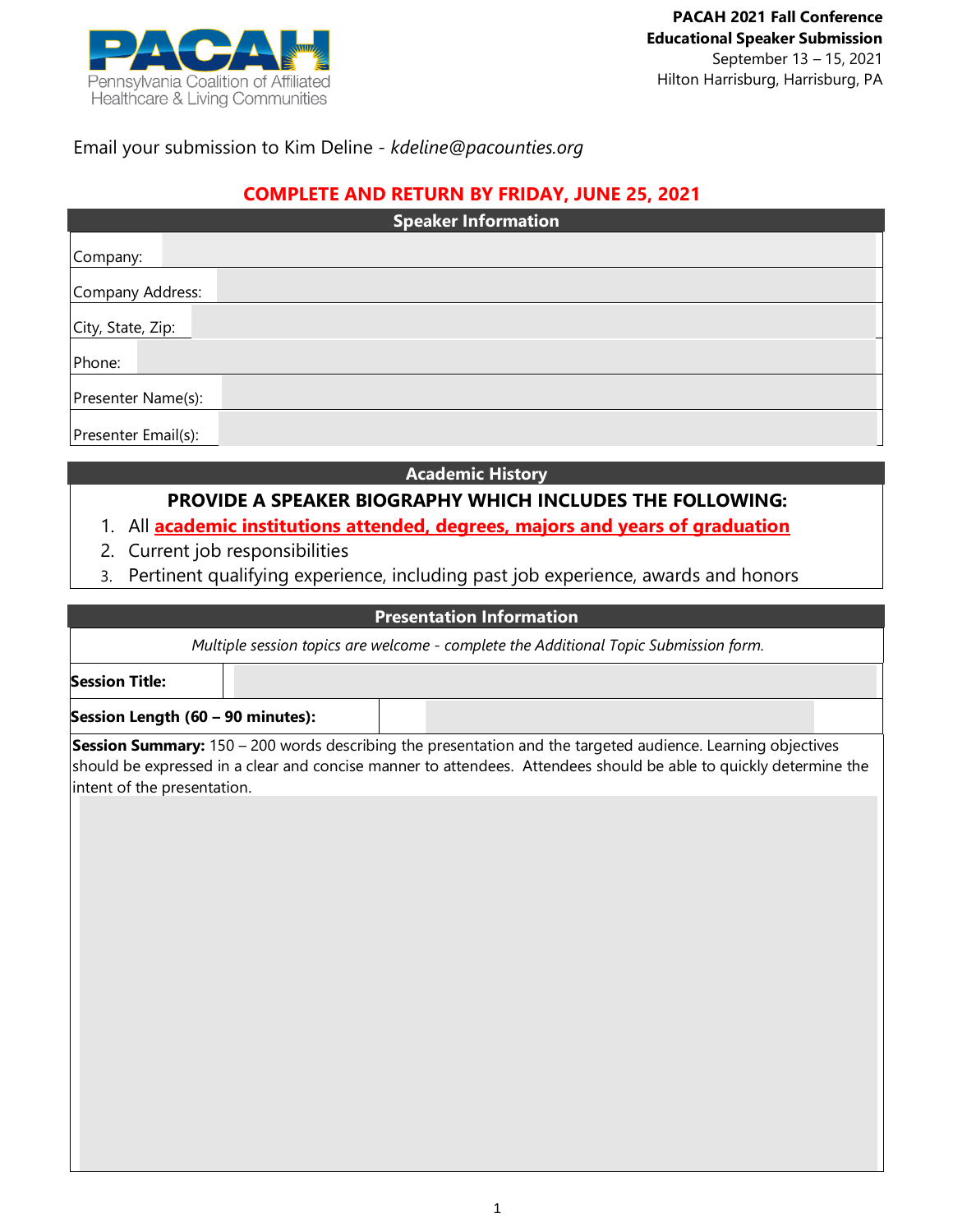| <b>Speaker Qualifications</b>                                                                                 |            |  |                                      |  |  |  |
|---------------------------------------------------------------------------------------------------------------|------------|--|--------------------------------------|--|--|--|
| Have you presented in the past?                                                                               | <b>YES</b> |  | Date of most recent<br>presentation: |  |  |  |
| Event Type/Topic:                                                                                             |            |  |                                      |  |  |  |
| Do you include any unique techniques or uses of technology to engage the audience?<br>If so, please describe: |            |  |                                      |  |  |  |
|                                                                                                               |            |  |                                      |  |  |  |
|                                                                                                               |            |  |                                      |  |  |  |
|                                                                                                               |            |  |                                      |  |  |  |
|                                                                                                               |            |  |                                      |  |  |  |
|                                                                                                               |            |  |                                      |  |  |  |
| <b>COMPLETE AND RETURN BY FRIDAY, JUNE 25, 2021</b>                                                           |            |  |                                      |  |  |  |
|                                                                                                               |            |  |                                      |  |  |  |

### **Additional Guidelines and Information**

- All proposed presentations should accurately represent the speaker and their affiliated company
- Proposed presentations should provide interesting and useful information geared towards members of the skilled nursing facility and long-term care continuum
- Proposed presentations should deliver information that can be used by attendees in their place of work on a daily basis and provide attendees with the tools to improve work performance.
- Proposed presentations that address critical issues and/or emerging trends are encouraged.
- Multiple session topics are welcome and can be submitted by completed the included session topic supplement
- PACAH reserves the right to revise any session summary (without affecting overall session intent and description) in order to comply with brand standards and program content.

#### **Submit completed forms to PACAH, attention:**

Kim Deline, Meeting and Marketing Manager [kdeline@pacounties.org](mailto:kdeline@pacounties.org)